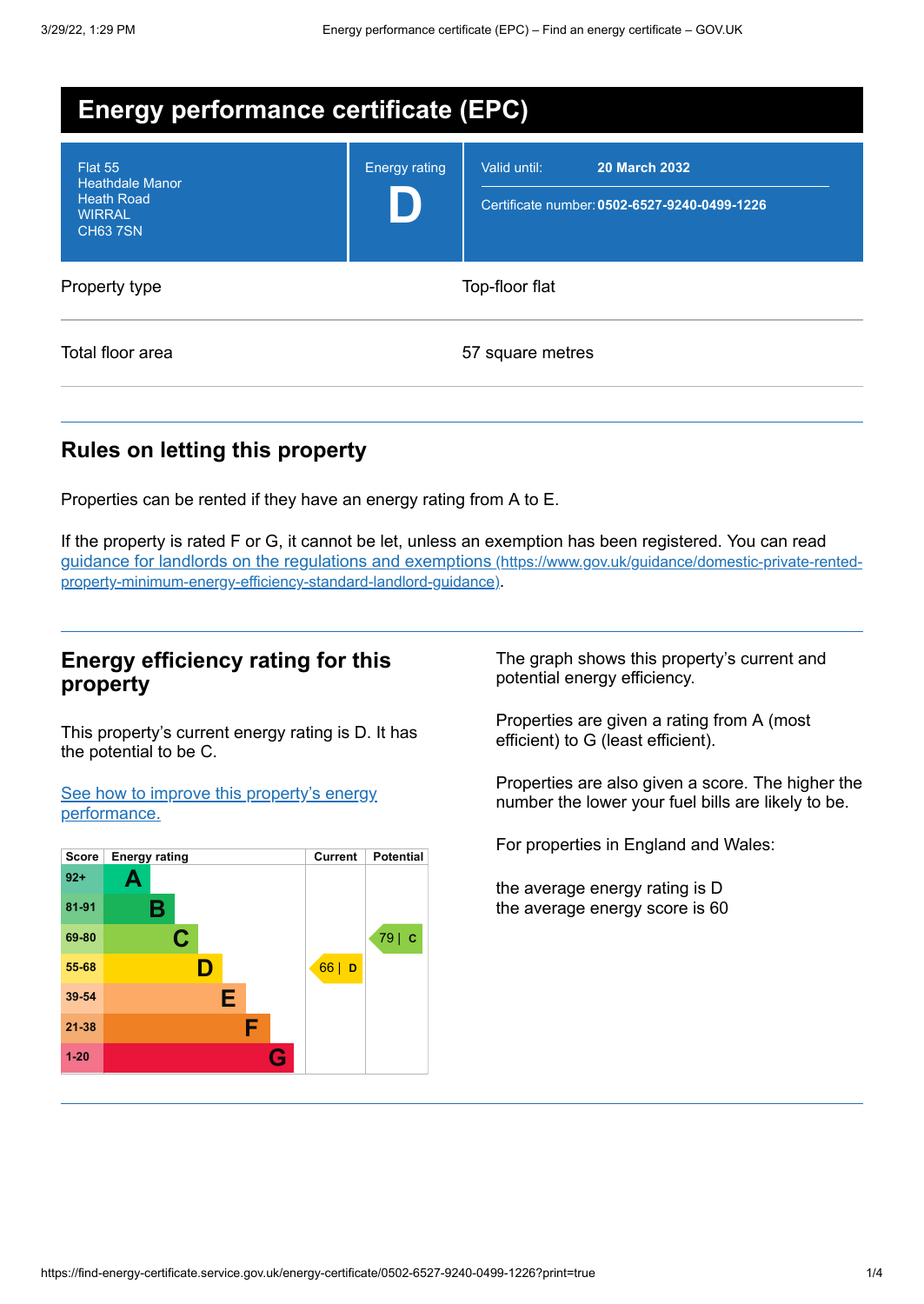## **Breakdown of property's energy performance**

This section shows the energy performance for features of this property. The assessment does not consider the condition of a feature and how well it is working.

Each feature is assessed as one of the following:

- very good (most efficient)
- good
- average
- poor
- very poor (least efficient)

When the description says "assumed", it means that the feature could not be inspected and an assumption has been made based on the property's age and type.

| <b>Feature</b>       | <b>Description</b>                         | Rating    |
|----------------------|--------------------------------------------|-----------|
| Wall                 | Cavity wall, as built, insulated (assumed) | Good      |
| Roof                 | Pitched, 50 mm loft insulation             | Poor      |
| Window               | Fully double glazed                        | Average   |
| Main heating         | Electric storage heaters                   | Average   |
| Main heating control | Manual charge control                      | Poor      |
| Hot water            | Electric immersion, off-peak               | Average   |
| Lighting             | Low energy lighting in all fixed outlets   | Very good |
| Floor                | (another dwelling below)                   | N/A       |
| Secondary heating    | Room heaters, electric                     | N/A       |

#### **Primary energy use**

The primary energy use for this property per year is 403 kilowatt hours per square metre (kWh/m2).

| <b>Environmental impact of this</b><br>property                                                        |                             | This property produces                                                                                                                                        | 3.9 tonnes of CO2 |
|--------------------------------------------------------------------------------------------------------|-----------------------------|---------------------------------------------------------------------------------------------------------------------------------------------------------------|-------------------|
| This property's current environmental impact<br>rating is E. It has the potential to be D.             |                             | This property's potential<br>production                                                                                                                       | 2.4 tonnes of CO2 |
| Properties are rated in a scale from A to G<br>based on how much carbon dioxide (CO2) they<br>produce. |                             | By making the recommended changes, you<br>could reduce this property's CO2 emissions by<br>1.5 tonnes per year. This will help to protect the<br>environment. |                   |
| Properties with an A rating produce less CO2                                                           |                             |                                                                                                                                                               |                   |
| than G rated properties.                                                                               |                             | Environmental impact ratings are based on<br>assumptions about average occupancy and                                                                          |                   |
| An average household<br>produces                                                                       | 6 tonnes of CO <sub>2</sub> | energy use. They may not reflect how energy is<br>consumed by the people living at the property.                                                              |                   |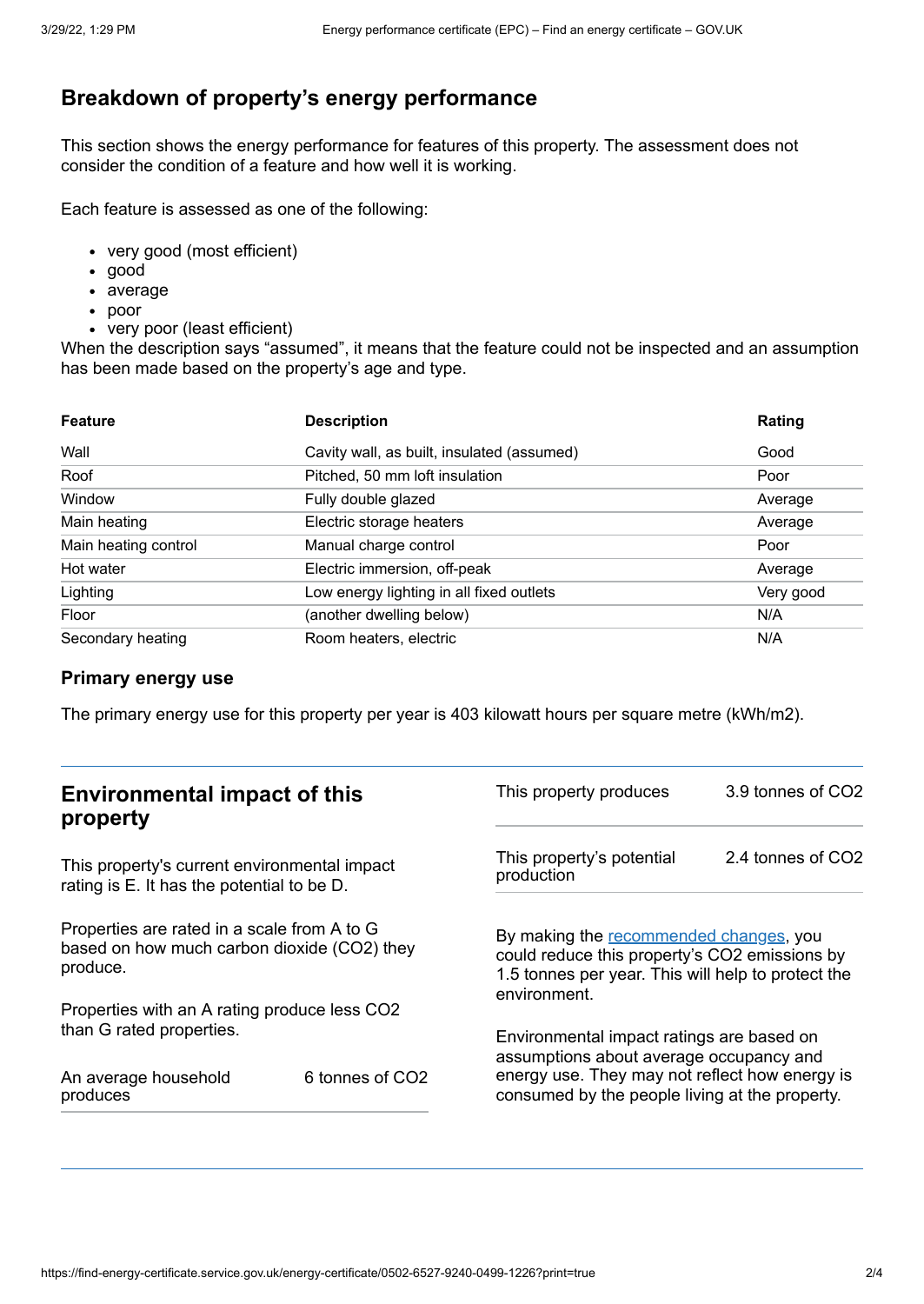# <span id="page-2-0"></span>**How to improve this property's energy performance**

Making any of the recommended changes will improve this property's energy efficiency.

If you make all of the recommended changes, this will improve the property's energy rating and score from D (66) to C (79).

| <b>Recommendation</b>                  | <b>Typical installation cost</b> | <b>Typical yearly saving</b> |
|----------------------------------------|----------------------------------|------------------------------|
| 1. Increase loft insulation to 270 mm  | £100 - £350                      | £209                         |
| 2. Party wall insulation               | £300 - £600                      | £52                          |
| 3. High heat retention storage heaters | £1,200 - £1,800                  | £82                          |

#### **Paying for energy improvements**

Find energy grants and ways to save energy in your home. [\(https://www.gov.uk/improve-energy-efficiency\)](https://www.gov.uk/improve-energy-efficiency)

| <b>Estimated energy use and</b><br>potential savings                                                                                                                                                              |      | Heating a property usually makes up the<br>majority of energy costs.                                                                                                                                                                                                                                                                                                    |                                                                  |
|-------------------------------------------------------------------------------------------------------------------------------------------------------------------------------------------------------------------|------|-------------------------------------------------------------------------------------------------------------------------------------------------------------------------------------------------------------------------------------------------------------------------------------------------------------------------------------------------------------------------|------------------------------------------------------------------|
| Estimated yearly energy<br>cost for this property                                                                                                                                                                 | £865 | Space heating                                                                                                                                                                                                                                                                                                                                                           | Estimated energy used to heat this property<br>5516 kWh per year |
| Potential saving                                                                                                                                                                                                  | £344 | Water heating                                                                                                                                                                                                                                                                                                                                                           | 1690 kWh per year                                                |
| The estimated cost shows how much the<br>average household would spend in this property<br>for heating, lighting and hot water. It is not based<br>on how energy is used by the people living at the<br>property. |      | insulation                                                                                                                                                                                                                                                                                                                                                              | Potential energy savings by installing                           |
|                                                                                                                                                                                                                   |      | <b>Type of insulation</b>                                                                                                                                                                                                                                                                                                                                               | Amount of energy saved                                           |
| The estimated saving is based on making all of<br>the recommendations in how to improve this                                                                                                                      |      | Loft insulation                                                                                                                                                                                                                                                                                                                                                         | 1871 kWh per year                                                |
| property's energy performance.<br>For advice on how to reduce your energy bills<br>visit Simple Energy Advice<br>(https://www.simpleenergyadvice.org.uk/).<br>Heating use in this property                        |      | You might be able to receive Renewable Heat<br>Incentive payments (https://www.gov.uk/domestic-<br>renewable-heat-incentive). This will help to reduce<br>carbon emissions by replacing your existing<br>heating system with one that generates<br>renewable heat. The estimated energy required<br>for space and water heating will form the basis<br>of the payments. |                                                                  |